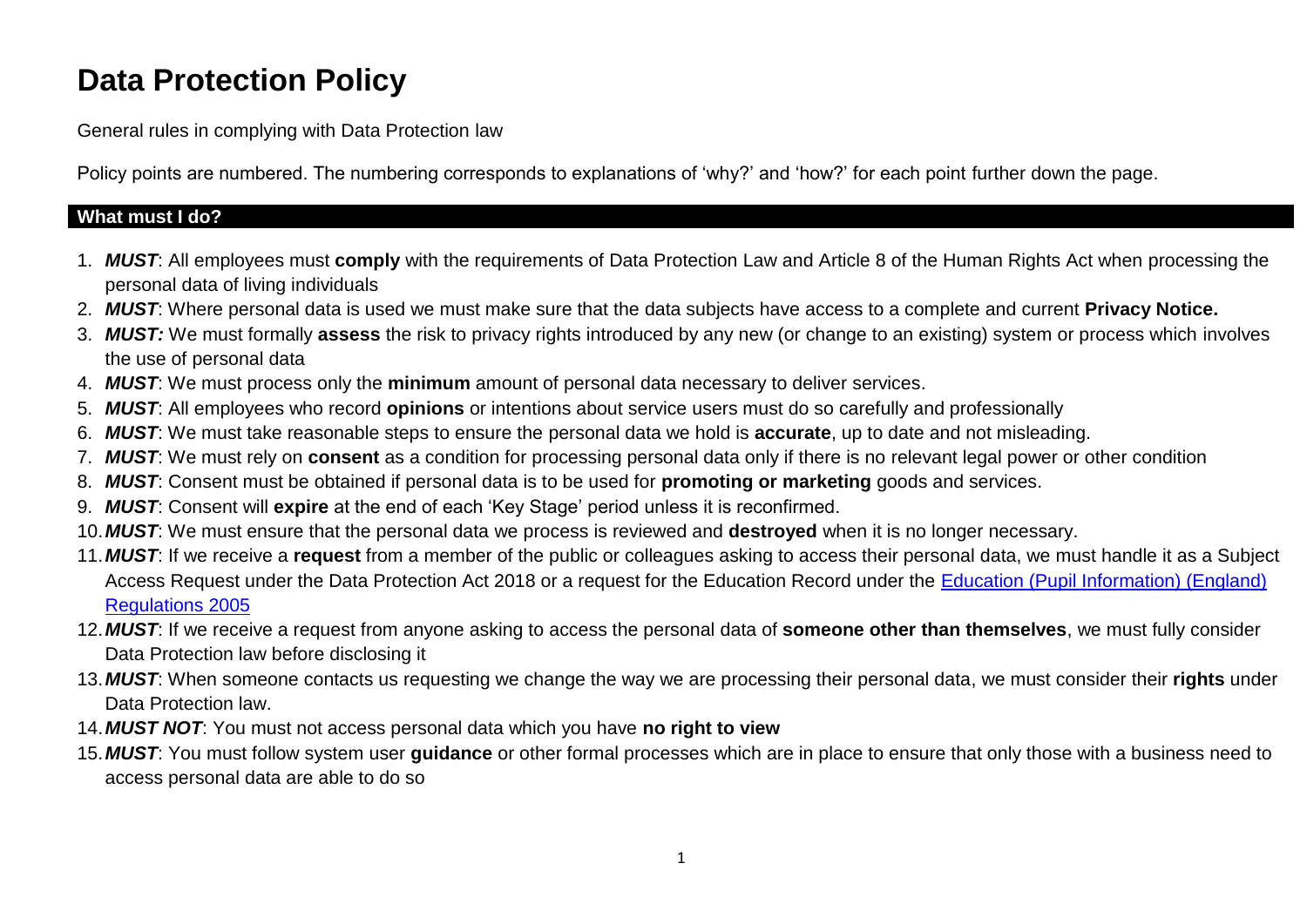- 16.*MUST*: You must **share** personal data with external bodies who request it only if there is a current agreement in place to do so or it is approved by the Data Protection Officer or SIRO.
- 17.*MUST*: Where the content of telephone calls, emails, internet activity and video images of employees and the public is **recorded, monitored and disclosed** this must be done in compliance with the law and the regulator's Code of Practice.
- 18.*MUST*: All employees must be **trained** to an appropriate level, based on their roles and responsibilities, to be able to handle personal data securely.
- 19.*MUST*: When using **'data matching'** techniques, this must only be done for specific purposes in line with formal codes of practice, informing service users of the details, their legal rights and getting their consent where appropriate.
- 20.*MUST*: We must maintain an up to date entry in the **Public Register of Data Controllers**
- 21.*MUST:* Where personal data needs to be anonymised or pseudonymised, for example for **research purposes**, we must follow the relevant procedure
- 22.*MUST NOT*: You must not **share** any personal data held by us with an individual or organisation based in any country outside of the United Kingdom without seeking advice from the SIRO or Data Protection Officer
- 23.*MUST*: We must identify **Special Categories** of personal data and make sure it is handled with appropriate security and only accessible to authorised persons
- 24.*MUST*: When **sending** Special Category data to an external person or organisation, it should be marked as "OFFICIAL-SENSITIVE" and where possible, sent by a secure method

## **Why must I do it?**

- 1. To comply with legislation
- 2. To comply with Data Protection legislation which requires us to make the data subject aware of how we will handle their personal data
- 3. To ensure that the rights of the Data Subject are protected in any proposed new activity or change to an existing one
- 4. The law states that we must only process the minimum amount of information needed to carry out our business purpose. It is not acceptable to hold information on the basis that it might possibly be useful in the future without a view of how it will be used. Changes in circumstances or failure to keep the information up to date may mean that information that was originally adequate becomes inadequate.
- 5. To maintain professional standards and to assist in defending the validity of such comments if the data subject exercises their rights to ask us to amend or delete their personal data if they feel it to be inaccurate.
- 6. To comply with a principle of Data Protection law
- 7. To comply with Data Protection law. Where processing does not rely on a legal condition other than consent
- 8. When using personal data for marketing and promoting services it is unlikely that any lawful condition other than consent would apply.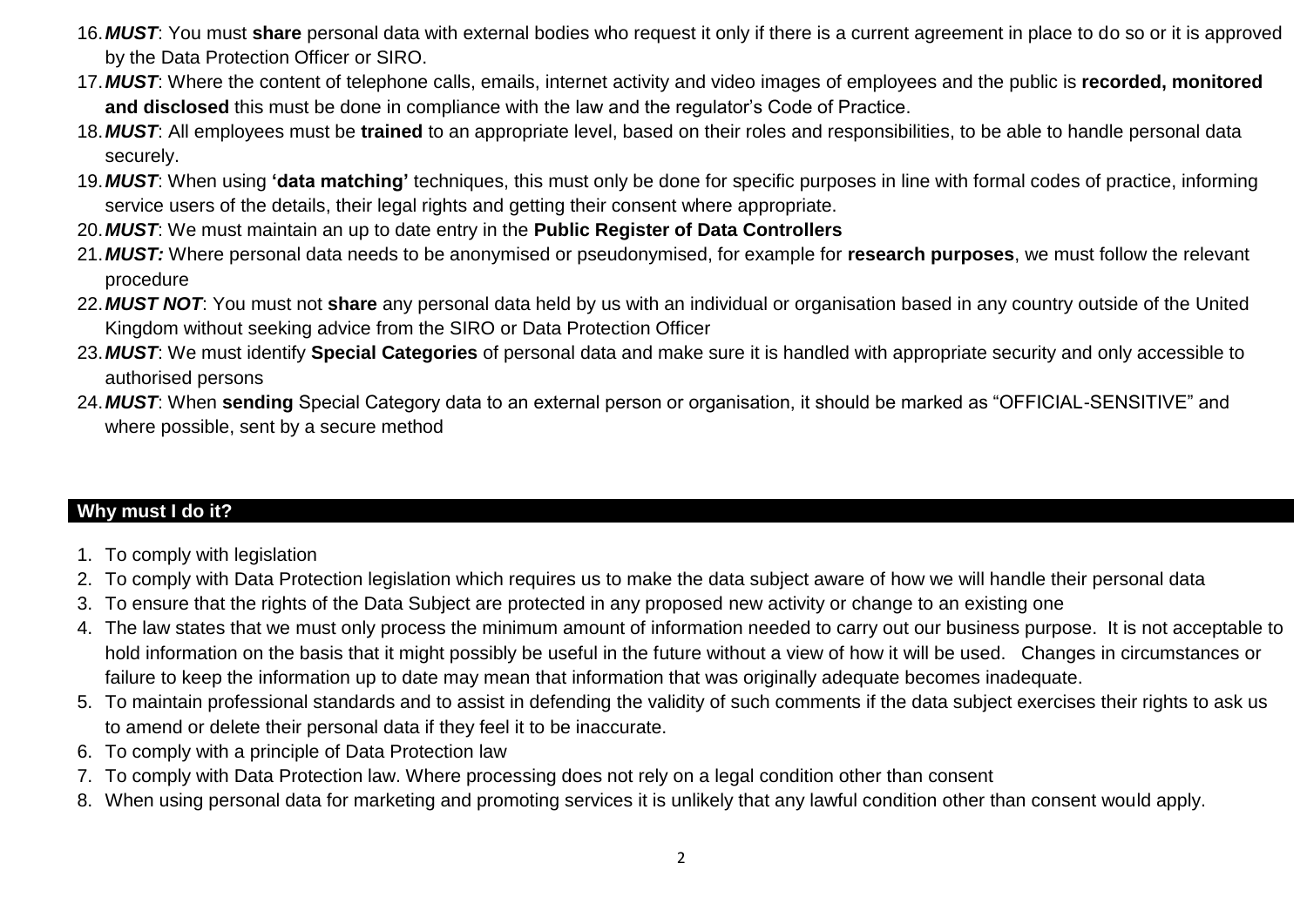- 9. Consent can only be valid for a reasonable period of time.
- 10.To comply with a principle of Data Protection law.
- 11.To comply with the right to access personal data
- 12.To comply with a principle of Data Protection law.
- 13.To comply with the rights of the Data Subject under Data Protection law
- 14.Personal data must be protected by effective security controls to ensure that only those with approved business need to access the data can do so
- 15.Personal data must be protected by effective security controls to ensure that only those with approved business need to access the data can do so
- 16.To comply with the legal requirements to keep personal secure but also to ensure that where there are legal grounds to share information in a managed way that this is done correctly.
- 17.The law permits organisations to hold such data in order to measure the quality of services being provided, to record consent etc. In certain circumstances recordings may be accessed e.g. to investigate alleged criminal activity or breaches of Organisation policy etc.
- 18.To comply with a principle in Data Protection law and the Data Protection Officer governance requirements
- 19.To comply with the Data Subject's rights
- 20.This is a regulatory requirement and allows the public to see what personal information we hold to support transparency
- 21.Where personal data is used for research purposes, the processing of the data can be legitimised by provisions within Data Protection law
- 22.To comply with the right of the Data Subject to have equivalent legal safeguards in place over their data in another country as they would here. Personal data transferred overseas (including hosted solutions) must be securely handled under the same or substantially similar provisions that exist under the Data Protection Act.
- 23.To comply with Article 9 of GDPR
- 24.To comply with Article 9 of GDPR and comply with a principle of Data Protection law requiring personal data is processed with appropriate security measures

## **How must I do it?**

- 1. By following the points in this policy
- 2. By approving and reviewing a compliant privacy notice in line with the Privacy Notice Procedure and making it available to the data subjects
- 3. By completing and approving a Privacy Impact Assessment, or Data Protection Impact Assessment where the processing is 'high risk' to the rights of the data subjects.
- 4. By ensuring that the means we use to gather personal data (such as forms etc.) only ask for the information that is required in order to deliver the service.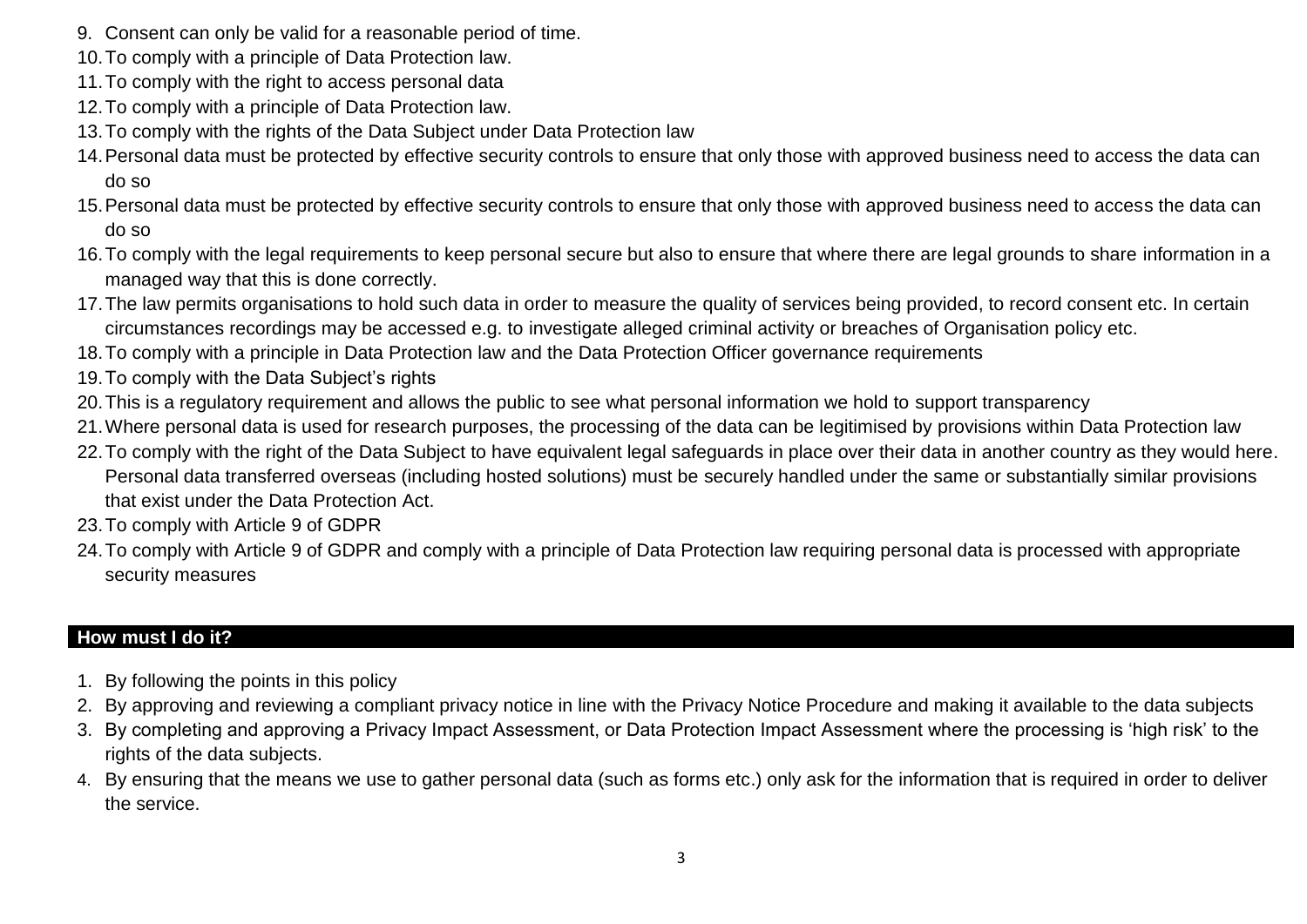- 5. By considering that anything committed to record about an individual may be accessible by that individual in the future or challenged over its accuracy.
- 6. For example, there should be at least an annual check of the currency of data held about service users and whenever contact is re-established with a service user, you should check that the information you hold about them is still correct.
- 7. By following the points in the Consent Procedure
- 8. By following the points in the Consent Procedure
- 9. By following the points in the Consent Procedure. Parents/ Guardians of pupils in the last year of a key stage should expect a communication to ask them to refresh their consents. If they do not respond ahead of a deadline date then consent should be assumed to be no longer valid.
- 10.By following the points in the Records Management Policy. We must review personal data regularly and delete information which is no longer required; although we must take account of statutory and recommended minimum retention periods. Subject to certain conditions, the law allows us to keep indefinitely personal data processed only for historical, statistical or research purposes. The Retention Schedule will give guidance in these areas.
- 11.By following the points in the Statutory Requests for Information Policy. We must be aware that data subjects can ask others to make a request on their behalf. There must be evidence of consent provided by the Data Subject to support this.
- 12.By following the points in the Statutory Requests for Information Policy. Such requests would typically be managed under the Freedom of Information Act (if from a member of the public) or under Data Protection or Justice law if for a criminal investigation, however the decision whether or not to disclose someone's personal data to a third party must satisfy the requirements of Data Protection law
- 13.By reviewing the impact of any requested change on any statutory duty being fulfilled by the Organisation.
- 14.By being aware through training and guidance from your manager on what information is appropriate for you to access to do your job. Systems and other data storage must be designed to protect access to personal data. You must inform your manager if you have access to data which you suspect you are not entitled to view.
- 15.By ensuring appropriate security controls are in place and rules to support those controls are followed. The following should be in place:
	- technical methods, such as encryption, password protection of systems, restricting access to network folders;
	- physical measures, such as locking cabinets, keeping equipment like laptops out of sight, ensuring buildings are physically secure; and
	- organisational measures, such as:
		- o Providing appropriate induction and training so that staff know what is expected of them
		- o Taking reasonable steps to ensure the reliability of staff that access personal data, for example, by the use of Disclosure and Barring Service (DBS) checks.
		- o Making sure that passwords are kept secure, forced to be changed after an agreed period and are never shared

16.Consult your manager, any procedure guidance or any library of sharing agreements managed by the Organisation. Consult the Data Protection Officer or SIRO in one-off cases of sharing.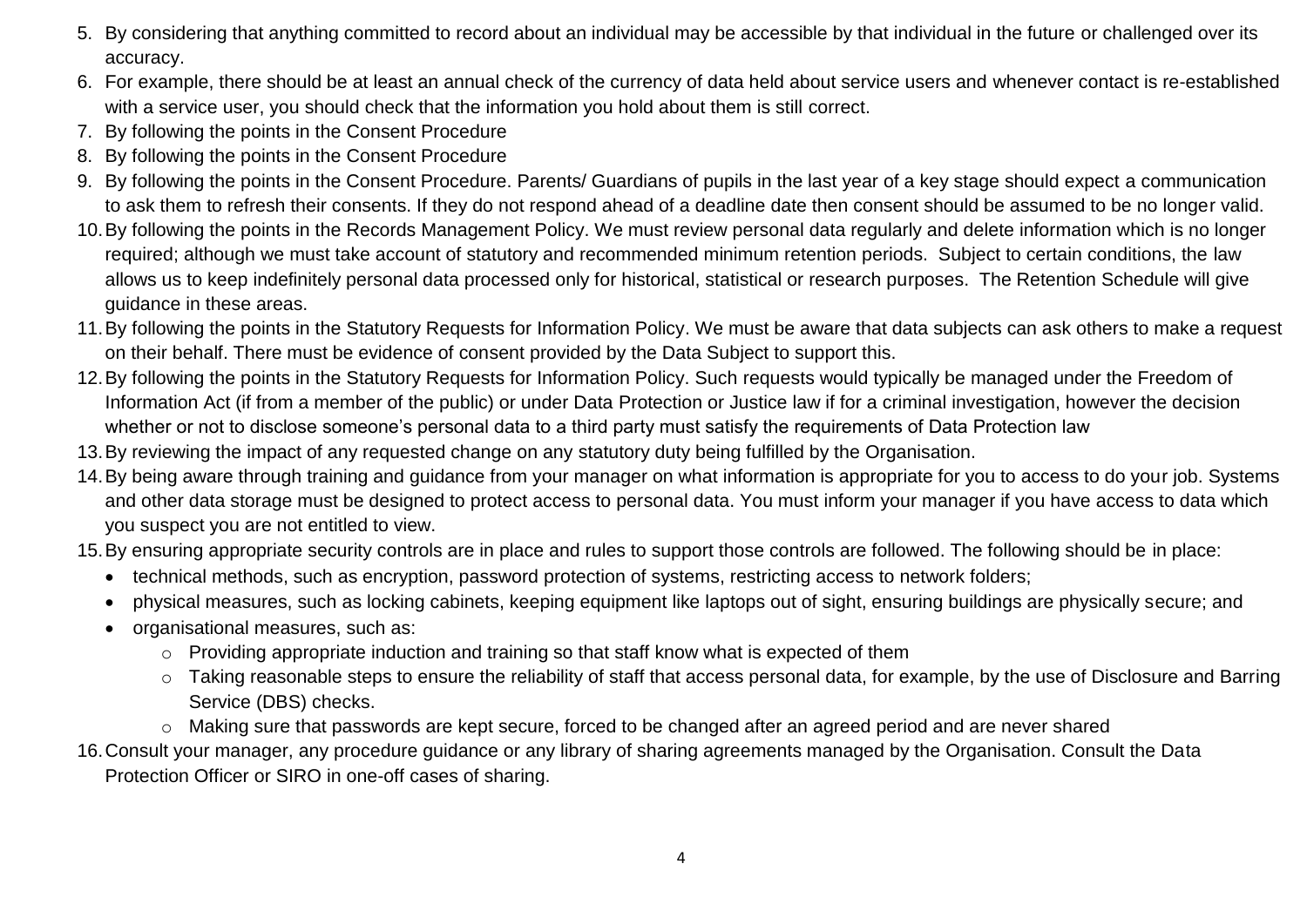- 17.By ensuring that employees and members of the public are fully aware of what personal data is being recorded about them and why, and it what circumstances that data may be used. Operation of overt surveillance equipment such as CCTV must always be done in line with relevant codes of practice captured in the Surveillance Management Procedure. Any covert surveillance must be done in line with the provisions in the Investigatory Powers Act (2016)
- 18.By completing compulsory training courses relevant to your role. Records will be kept of induction training and annual refresher training. Training content for each role will be determined by feedback on current training methods and the outcome of investigating security incidents. This will be reviewed frequently.
- 19.By ensuring an Impact Assessment has been approved for the activity
- 20.The entry should be reviewed annually and an update is to be made when any change to the purposes of processing personal data occur
- 21.Follow the guidance in the Data Minimisation Procedure
- 22.Consult the Data Protection Officer over any proposed sharing outside of the UK. If you are a manager who is proposing a change to or implementing a new system which may involve the hosting of personal data in a nation outside the UK, this must be first assessed by a Privacy Impact Assessment, which must be approved by your SIRO and Data Protection Officer
- 23.Special Categories of Personal Data are information revealing *racial or ethnic origin*, *political opinions*, *religious or philosophical beliefs*, or *trade union membership*, and *genetic data*, *biometric data* for the purpose of uniquely identifying an individual, *data concerning health* or *data concerning an individual's sex life or sexual orientation*. Where this data is held it should be stored securely and in a way that access is restricted only to those internal staff that have a valid need to access it. It should only be shared externally after verifying that the recipient is entitled to access this data and through secure means.
- 24.Hard-copy packages must be marked as such by writing on the exterior of the package. Emails should contain the wording in the 'subject' field before the email title. Refer to the Records of Processing Activity document and the register of Data Flows for clear instruction on how you are expected to handle sending the data securely according to the particular activity you are undertaking

## **What if I need to do something against the policy?**

If you believe you have a valid business reason for an exception to these policy points, having read and understood the reasons why they are in place, please raise a formal request by contacting the school office.

#### **Document Control**

Version: 4